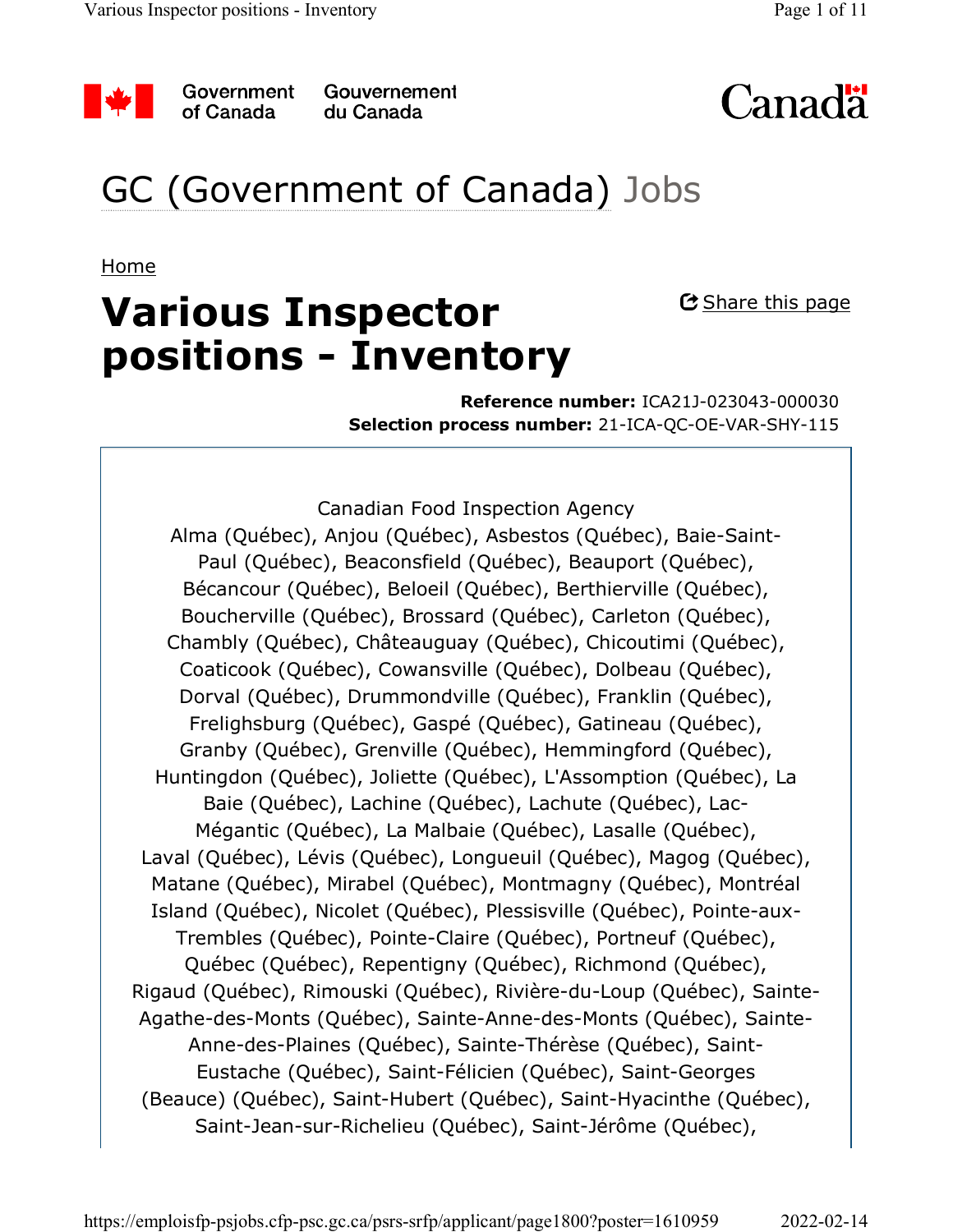Shawinigan (Québec), Sherbrooke (Québec), Sorel (Québec), Terrebonne (Québec), Thetford Mines (Québec), Trois-Rivières (Québec), Val d'Or (Québec), Valleyfield (Québec), Varennes (Québec), Vaudreuil-Dorion (Québec), Verdun (Québec), Victoriaville (Québec), Ville de Saguenay (Québec), Ville St-Laurent (Québec), Waterville (Québec) EG-03, EG-04 Term, Indeterminate, Acting, Assignment \$57,547 to \$80,094 For further information on the organization, please visit Canadian Food Inspection Agency **Closing date: 14 June 2022 - 23:59, Pacific Time** 

**Who can apply:** Persons residing in Canada.

# **Apply online**

### **Important messages**

We are committed to providing an inclusive and barrier-free work environment, starting with the hiring process. If you need to be accommodated during any phase of the evaluation process, please use the Contact information below to request specialized accommodation. All information received in relation to accommodation will be kept confidential.

#### Assessment accommodation

When you apply to this selection process, you are not applying for a specific job, but to an inventory for future vacancies. As positions become available, applicants who meet the qualifications may be contacted for further assessment.

Are you a dedicated employee interested in broadening your career horizon as an inspector for the CFIA? If so, you should apply.

When applying, please provide clear & complete responses to all the essential screening questions. The best approach is to answer the screening questions by providing concrete examples that clearly demonstrate how you acquired the experiences. Be sure to substantiate details that clearly outline the depth and breadth of experience as well as relevant timelines (i.e. How did you acquire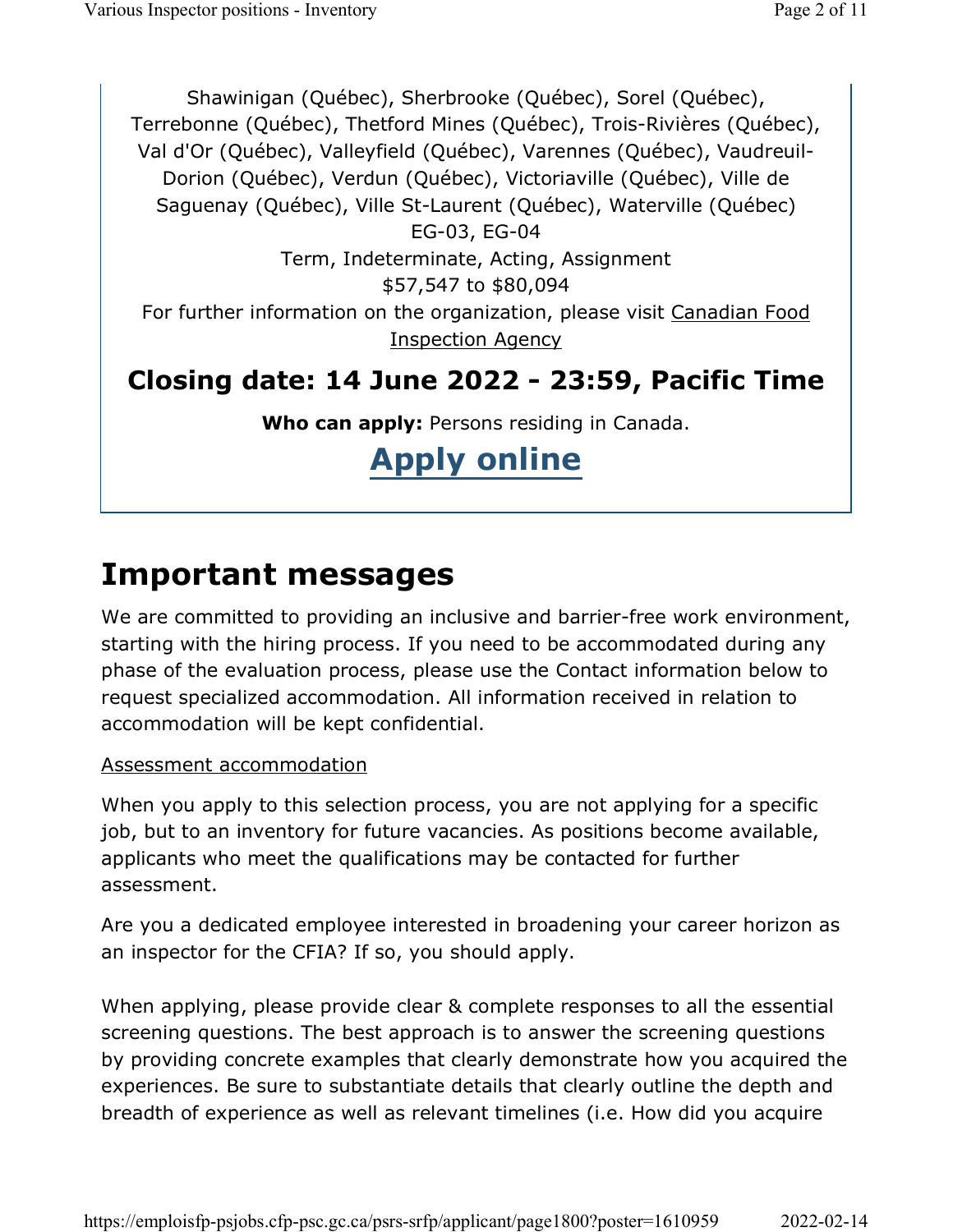this specific experience? When? For how long? What did you do? What was the result?).

We will only accept applications received through the GC Jobs website, therefore you must submit your application by clicking on "Apply online" in this advertisement. Persons who are unable to apply online must use the "Contact information" below, prior to the closing date, to request specialized accommodation.

The Canadian Food Inspection Agency (CFIA) is a separate employer and is not subject to the Public Service Employment Act.

#### MANDATORY COVID-19 VACCINATION

On October 6, 2021, the Government of Canada announced details of its plans to require vaccination across the federal public service.

As a separate employer, the Canadian Food Inspection Agency (CFIA) has implemented the Policy on COVID-19 Vaccination for the Canadian Food Inspection Agency, that requires all CFIA employees to attest to their vaccination status and to be fully vaccinated, unless accommodated based on a medical contraindication, religion, or another prohibited ground for discrimination as defined under the Canadian Human Rights Act. The requirement for employees to be fully vaccinated applies whether they are teleworking, working remotely or working on-site. This is a condition of employment and it applies to indeterminate (permanent), determinate (term), assignment and student hiring to the CFIA. Should you reach the point in the staffing process where it is necessary to verify terms and conditions of employment, the hiring manager will contact you.

#### CITIZENSHIP INFORMATION

The CFIA considers applications from individuals who have legal status to work in Canada and does not give preference to Canadian citizens.

In your application, please identify the legal status which entitles you to work in Canada - Canadian citizenship, permanent resident status or work permit. You will be asked to show proof of this status in order to complete the security screening required for employment. Failure to provide this information will eliminate your application from further consideration.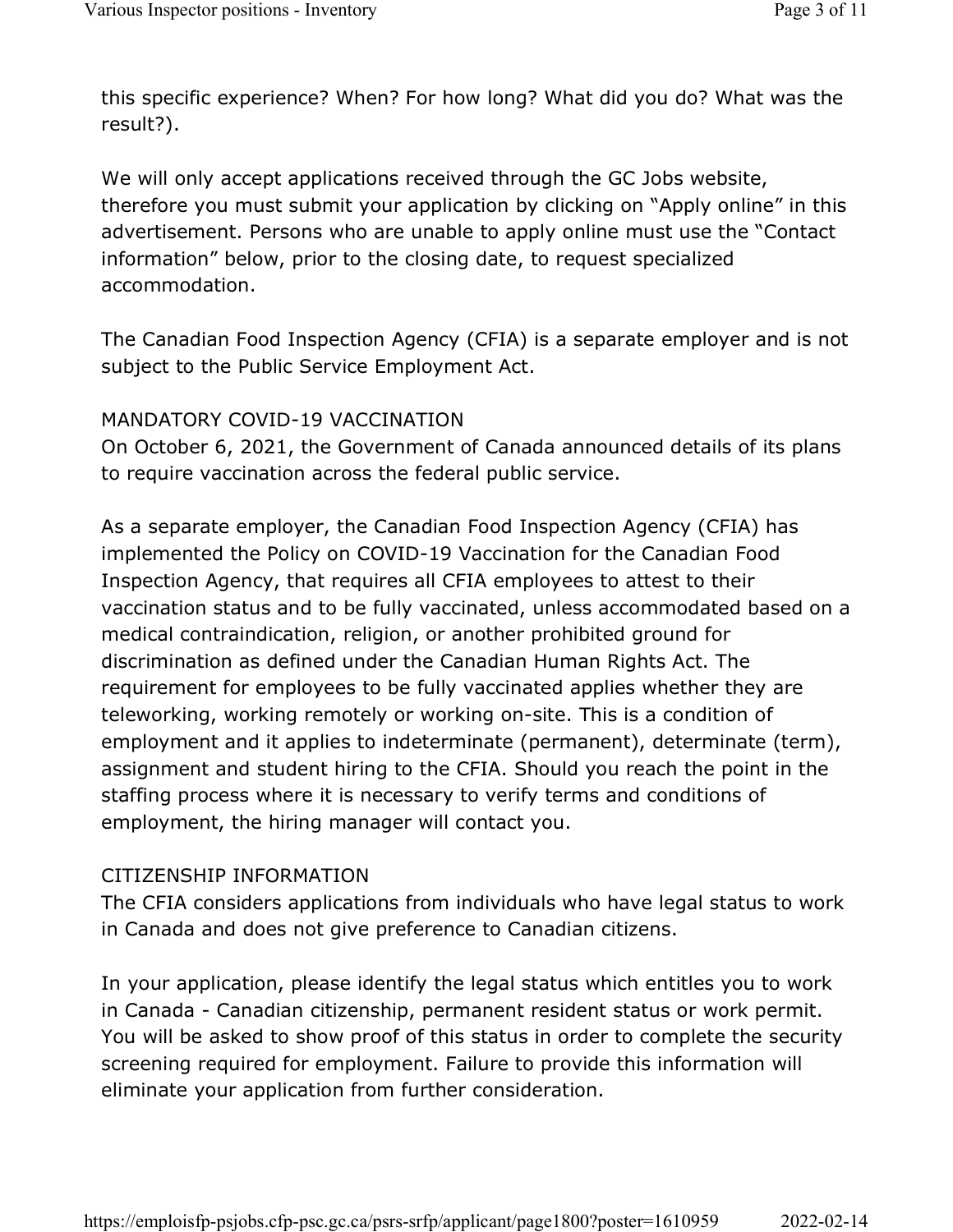Individuals without Canadian citizenship, permanent resident status or an open or CFIA-specific work permit will only be considered if all other applicants with legal status to work in Canada are determined to be not qualified.

# **Duties**

Activities will vary depending on the positions being staffed. They can include:

- Monitor or audit food processing activities.
- Collect and prepare samples of finished product or surface for laboratory analysis to test for the presence of residues or pathogens.
- Inspect and monitor regulated party facilities to ensure that hygiene and food safety measures are followed.

• Inspect imported meat products to ensure they meet Canadian standards; inspect and certify products for export to ensure they meet the requirements of importing countries.

• May be required to take on the role of supervisor.

• Conduct audits and evaluations of food processing facilities and systems against regulatory standards and HACCP systems, identify non-compliant areas and negotiate corrective measures.

• Investigate complaints related to illness, environmental hazards, emergencies, food safety issues and commercial fraud.

• Provide information and clarification on Canadian and foreign regulatory requirements to clients, other government departments and the public.

## **Work environment**

We offer a bilingual, science-based environment, with excellent benefits, flexible hours, opportunities for advancement, and emphasis on learning and development, and a high level of employee satisfaction. Join a workforce that's as diverse as the people it serves. You can find some more great reasons to join us on our website: http://www.inspection.gc.ca/about-the-cfia/cfiajobs/top-10-reasons-to-join-us/eng/1299859095075/1299859142835

# **Intent of the process**

The intent of this Inventory is to have a pool of candidates that will be used to fill vacant position for current and future needs at various locations across Quebec. Applications will be accepted on an ongoing basis as long as the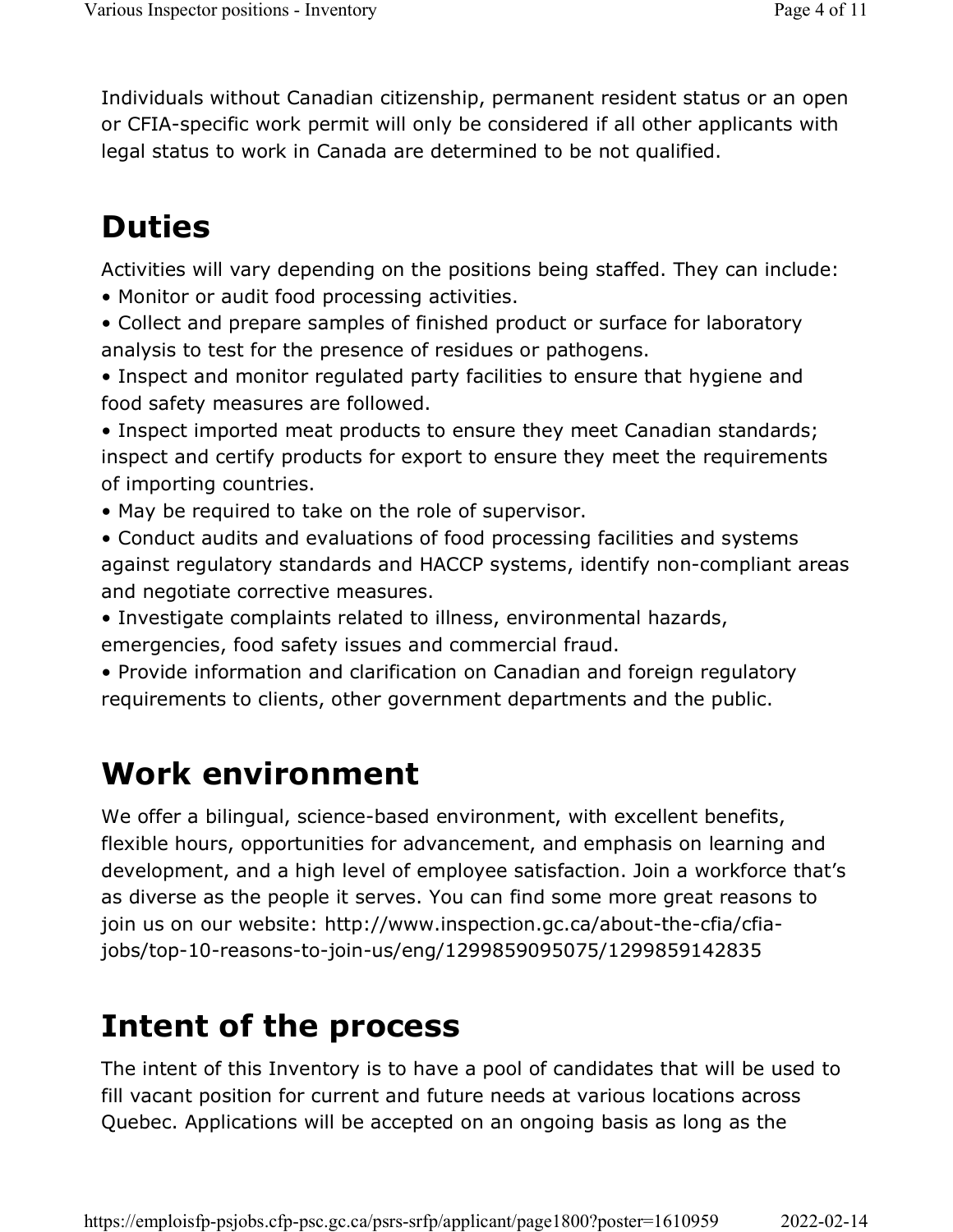poster is active.

As we anticipate a large number of applications, we may be applying volume management strategies throughout the selection process such as, but not limited to, top-down approach, cut-off scores and/or random selection.

**Positions to be filled:** Number to be determined

### **Information you must provide**

Your résumé.

### **In order to be considered, your application must clearly explain how you meet the following (essential qualifications)**

You must meet all essential qualifications in order to be appointed to the position. Other qualifications may be a deciding factor in choosing the person to be appointed. Some essential and other qualifications will be assessed through your application. It is your responsibility to provide appropriate examples that illustrate how you meet each qualification. Failing to do so could result in your application being rejected.

#### ESSENTIAL EDUCATION

EEd1 - Completion of post-secondary education specializing in relevant technical sciences OR an acceptable combination of education, training and/or experience.

Note that the combination is acceptable for individuals who are currently employees of CFIA, or who have inspection experience with CFIA or its precursor departments.

CFIA Operations will apply a preference for: university graduation with specialization in a field related to the functions of the position.

Applicants submitting education credentials from a non-Canadian institution are responsible for obtaining certification that these credentials are the equivalent of the Canadian education level required for the position.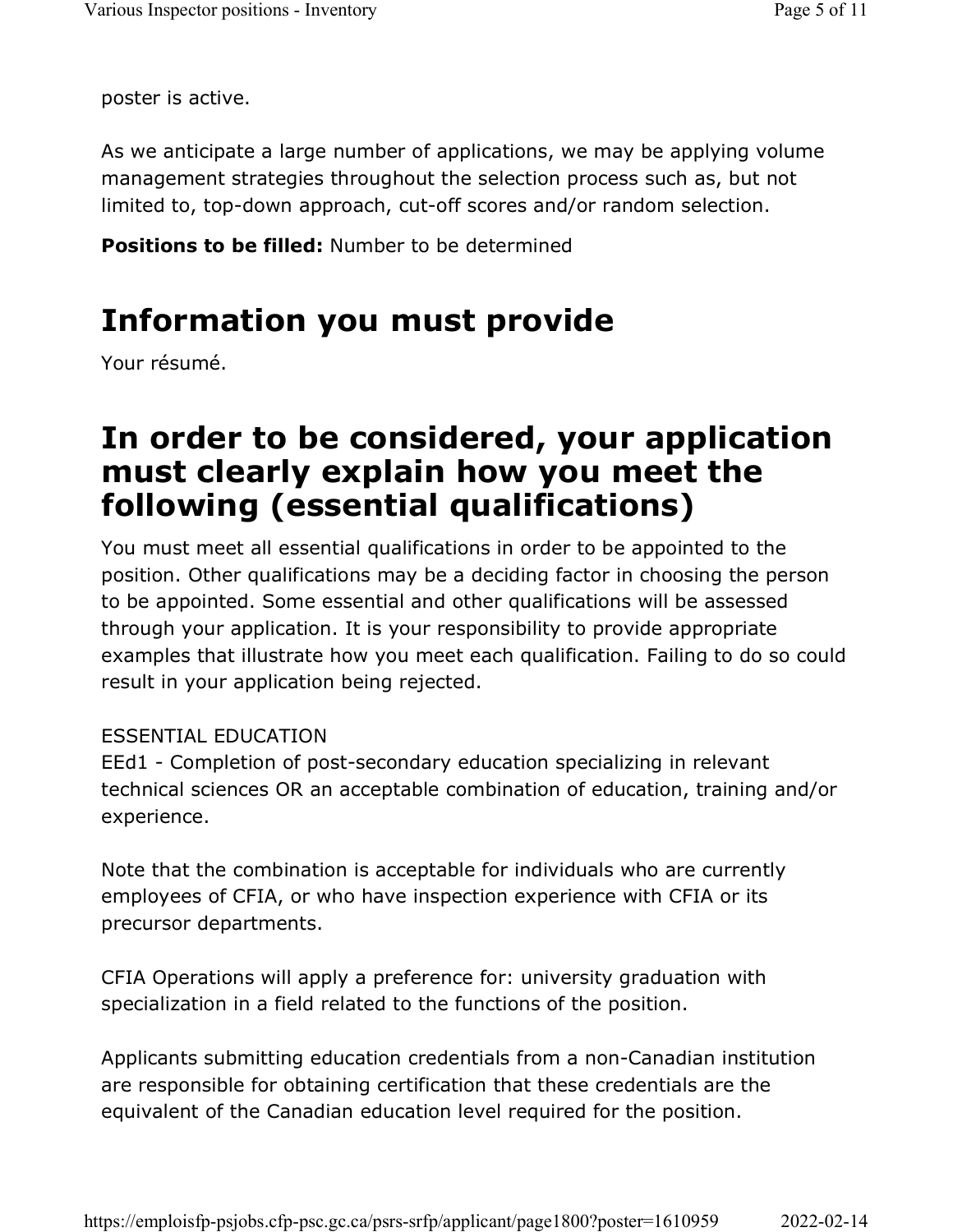#### Degree equivalency

#### ESSENTIAL EXPERIENCE

EE1 - Experience working in the Agri food industry (experience gained in your program of study could also be accepted).

### **If you possess any of the following, your application must also clearly explain how you meet it (other qualifications)**

ASSET EDUCATION

AEd1 - University graduation with specialization in a field related to the functions of the position.

#### Degree equivalency

#### ASSET EXPERIENCE

AEx1 - Recent\* experience applying legislation, regulations, policies and/or procedures related to food production.

AEx2 - Recent\* experience in conducting audits or evaluations of food facilities or food processing systems against regulatory standards and identifying noncompliant areas and recommending corrective actions.

AEx3 - Recent\* experience working as an inspector for the Canadian Food Inspection Agency

\* Recent is defined as having preformed the duties within the last five (5) years.

## **The following will be applied / assessed at a later date (essential for the job)**

Various language requirements Bilingual Imperative (BBB/BBB) / French Essential

Official languages proficiency will not be assessed for entry to the pool. Candidates entered in the pool will have an opportunity for assessment of their official languages proficiency if and when they are considered for an appointment.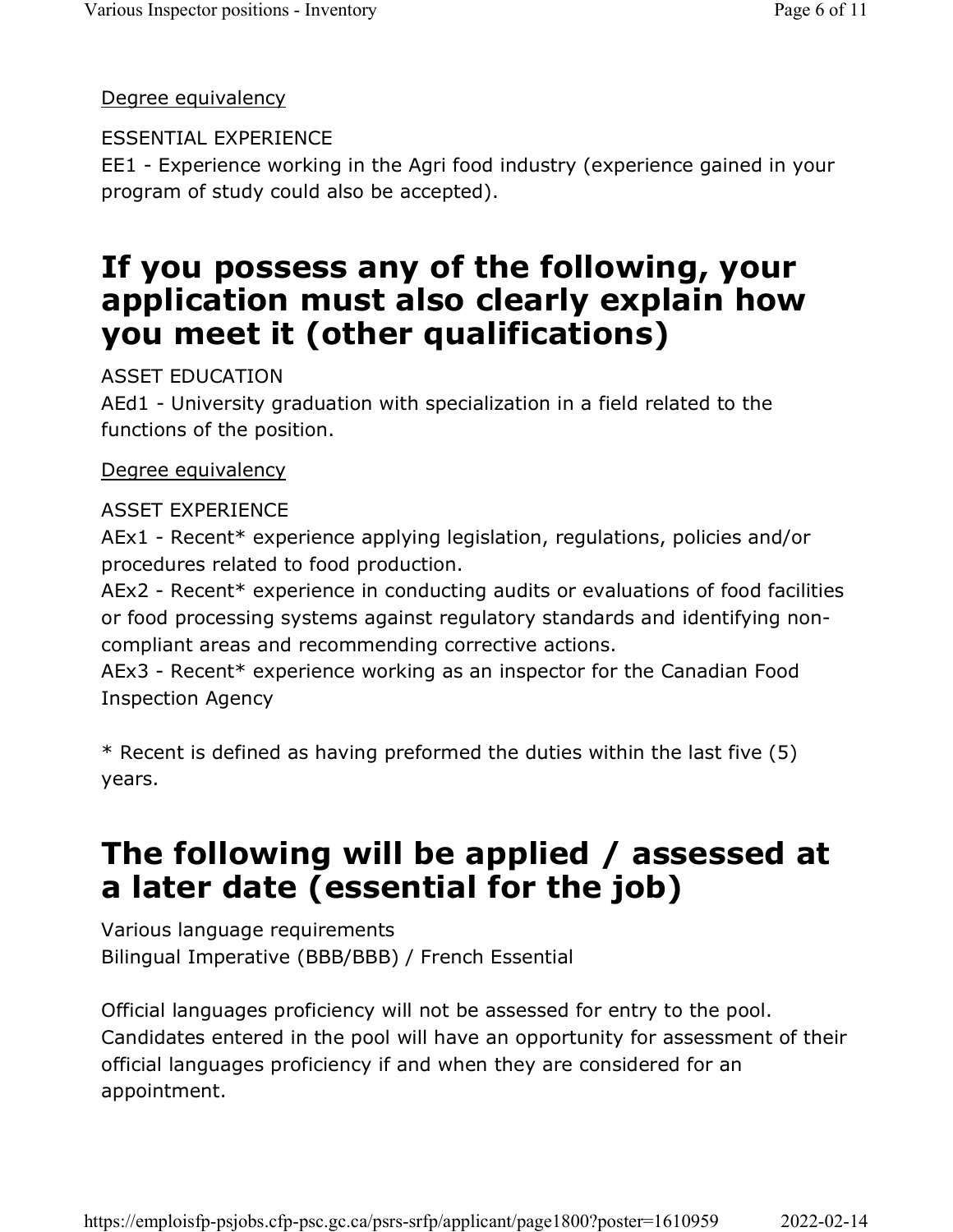For acting appointments and assignments, the candidate may not be required to meet the language requirements of the position.

Information on language requirements

#### **Second Language Writing Skills Self-Assessment**

In order to help you decide if you should apply to a bilingual position, an optional self-assessment of your writing skills in your second official language is available for you to take before completing your application.

For more information, please consult:

Unsupervised Internet Test of Second Language Writing Skills

ESSENTIAL COMPETENCIES

- EC1 Judgment/critical thinking
- EC2 Planning and Organizing
- EC3 Work effectively with others
- EC4 Persuasion and negotiation
- EC5 Adaptability and flexibility
- EC6 Oral Communication
- EC7 Written Communication

## **Conditions of employment**

Reliability Status security clearance - Applicants who have not lived in Canada for the past five (or ten, depending on security level) years may be required to submit a police certificate from each country in which they have lived for six months or more during this period, as well as other documentation required for the security screening process. Failure to submit this documentation if requested will eliminate the application from further consideration.

The following conditions of employment are required for an appointment from the pool:

- Adherence to the CFIA Code of Conduct.
- Adherence to the CFIA Conflict of Interest and Post-Employment Policy.
- Compliance with the Values and Ethics Code for the Public Sector.
- Legal status to accept employment for the entire period of employment.

• In accordance with the Policy on COVID-19 Vaccination for the Canadian Food Inspection Agency, all employees of the Canadian Food Inspection Agency are required to be fully vaccinated against COVID-19 and attest to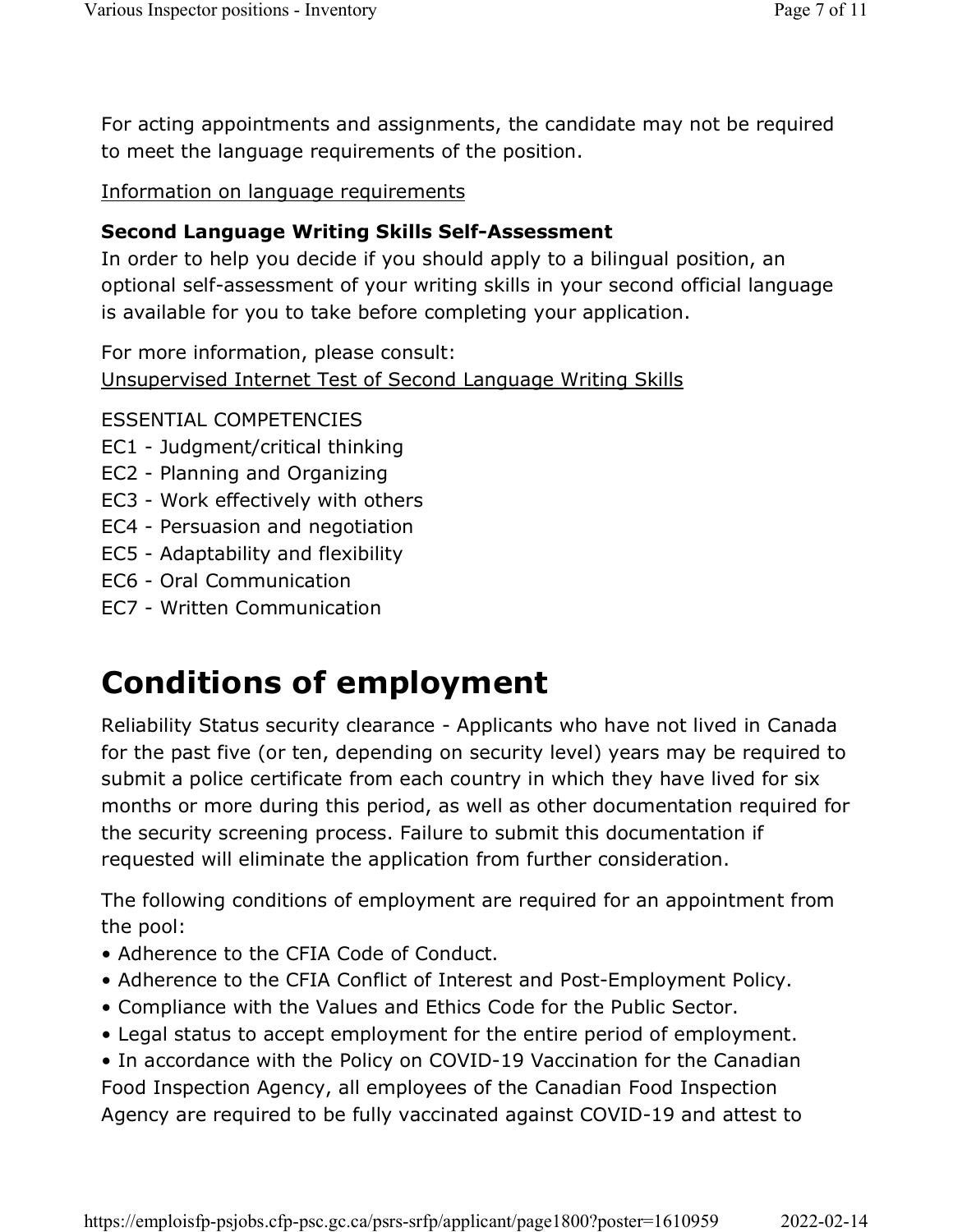their vaccination status unless accommodated based on a medical contraindication, religion, or another prohibited ground for discrimination as defined under the Canadian Human Rights Act.

Any of the following conditions of employment may be required for an appointment from the pool:

• Medical suitability: Pass a Pre-placement Health Evaluation and Periodic Health Evaluation.

• To use in the prescribed circumstances and manner all prescribed safety materials, equipment, devices and clothing.

• Willing and able to carry and wear 20 kg of protective equipment while performing duties.

• Willing and able to work in environmentally challenging or physically demanding conditions.

• Willing to work in various locations, including third-party premises.

• Willing and available to work shifts.

• Willing and available to work irregular hours (e.g., nights, weekends, statutory holidays).

- Willing and available to travel.
- Willing and available to work overtime.
- Valid driver's licence.

• Assume responsibility for making transportation arrangements to get to diverse and distant work sites in a timely and efficient manner.

## **Tests**

#### **PSEE (Public Service Entrance Exam) - Test of Judgement UIT (Unsupervised Internet Test)**

Applicants must complete the Public Service Entrance Exam: Test of Judgement Unsupervised Internet Test as part of the screening for this selection process. This test assesses the judgement required for solving problems in work-related situations. You will have 75 minutes to complete the test. You must complete the test before you submit your application for this position.

For more information, please consult: Public Service Entrance Exam - Test of Judgement Unsupervised Internet Test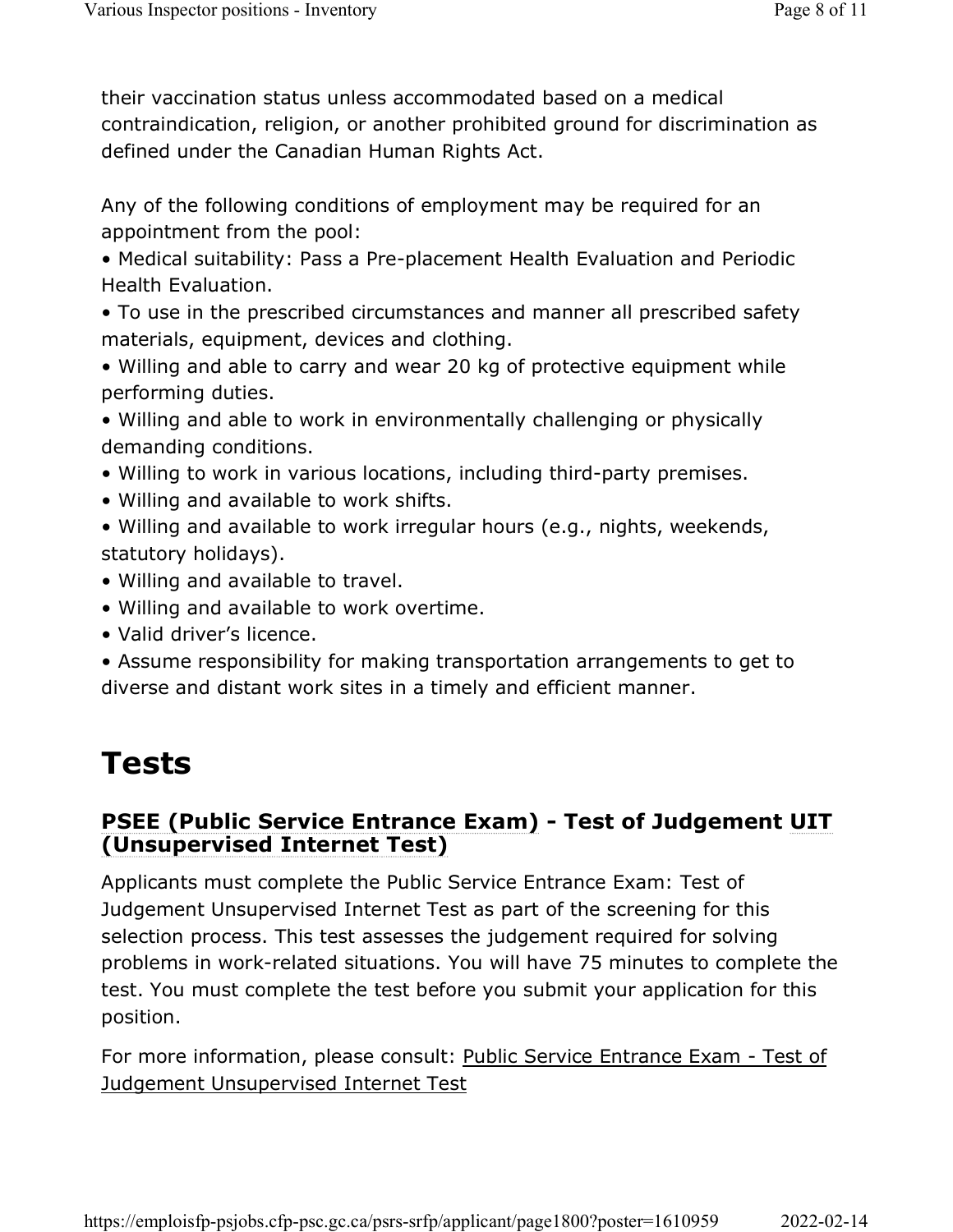# **Other information**

The Public Service of Canada is committed to building a skilled and diverse workforce that reflects the Canadians we serve. We promote employment equity and encourage you to indicate if you belong to one of the designated groups when you apply.

#### Information on employment equity

1. Personal information is obtained for the purpose of determining an individual's competence and suitability for employment. If a staffing complaint questions this determination, please be advised that relevant personal information you will provide in the course of this staffing process may be disclosed to substantiate the staffing decision.

2. Please ensure that you read ALL points listed below, as this section contains important information about the application process. Failure to read these notes and follow these instructions could result in your application missing required information which may result in your application being eliminated from this staffing process.

a) You are entitled to participate in the staffing process in the official language of your choice.

b) For this staffing process, the CFIA will communicate with you by email. You must provide a valid email address to which you wish to receive communication regarding this staffing process. You must ensure that you check your email account including spam, promotion or other folders regularly as there may be a deadline for responses. If you respond past the deadline you risk being removed from the staffing process.

c) Applicants who are screened in to this staffing process will be sent further information by email regarding what to expect during subsequent phases of this staffing process.

d) Depending on the number of applicants, CFIA's needs and CFIA HR plans, volume management strategies such as, but not limited to, top-down approach, cut-off scores, random selection and/or assessment may be used for the purpose of managing applications/candidates. Should a volume management strategy be used, communication regarding the application of the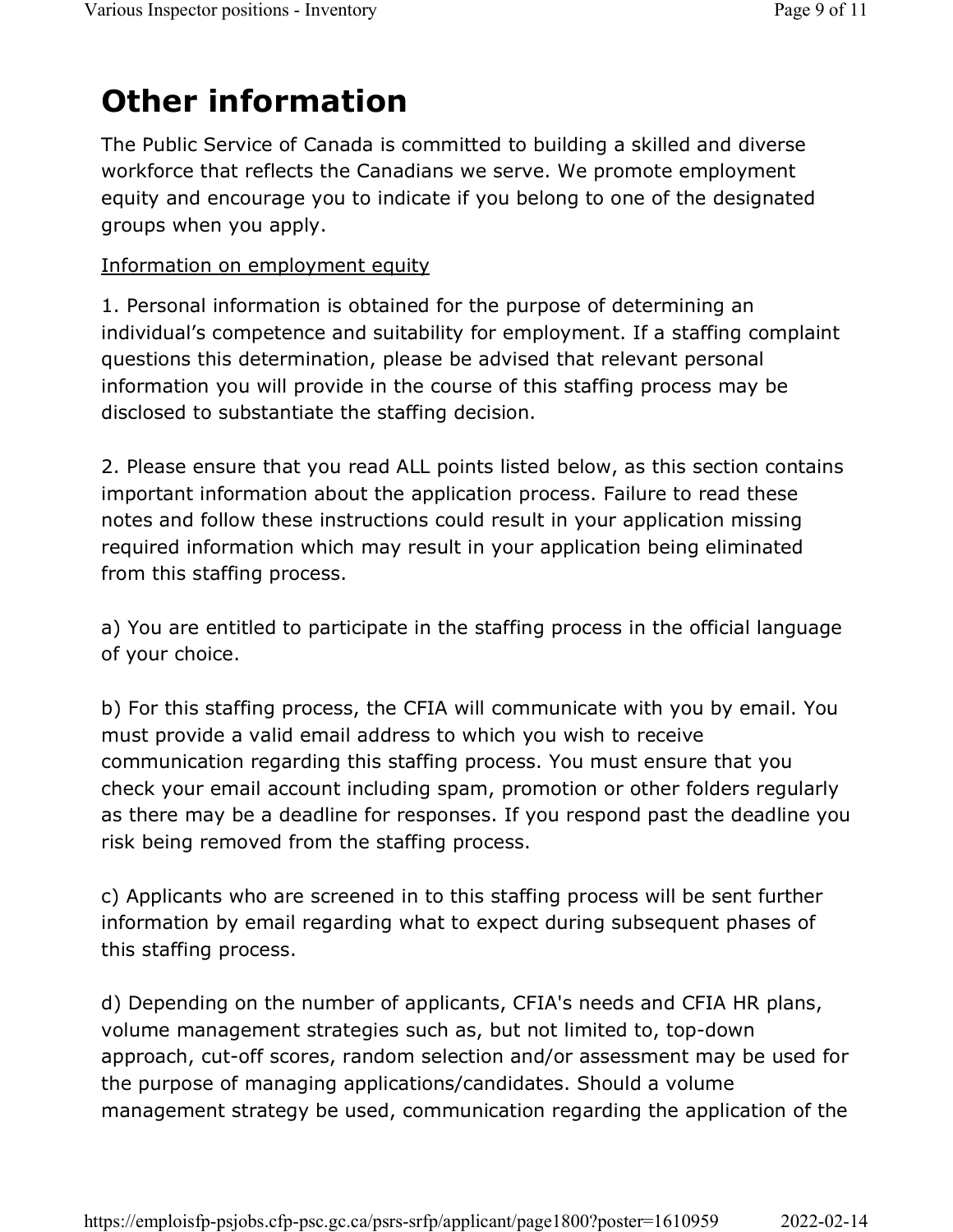strategy will be provided to those candidates who are impacted.

e) During the application or assessment process both cheating and plagiarism are considered forms of misconduct and are not permitted. Any person found cheating, including those who help others to cheat, may be subject to removal from the staffing process.

f) A current copy of your resume may be used as another source to confirm the education and experience you will be asked to describe in the screening questions. It may also be reviewed by prospective hiring managers at the appointment stage.

g) For more information on how to apply to a CFIA staffing process, please visit: https://inspection.gc.ca/about-the-cfia/job-opportunities/how-toapply/eng/1340676915348/1340679107182.

h) The Public Service Entrance Exam - Test of Judgement Unsupervised Internet Test 374 will be administered. More information regarding this test may be found at https://www.canada.ca/en/public-servicecommission/services/staffing-assessment-tools-resources/human-resourcesspecialists-hiring-managers/unsupervised-internet-testing/public-serviceentrance-exam-test-judgement-unsupervised-internet-test-374.html

i) You will be asked to provide proof of your education credentials later in the staffing process.

j) Various assessment tools may be used in this staffing process such as: standardized tests, reference checks, written tests, an interview, etc.

k) All written and verbal communication obtained throughout the staffing process, from the time of application to close of process, may be used to evaluate the candidate.

**We thank all those who apply. Only those selected for further consideration will be contacted.**

## **Contact information**

**Mathieu Cormier, Inspection Manager**